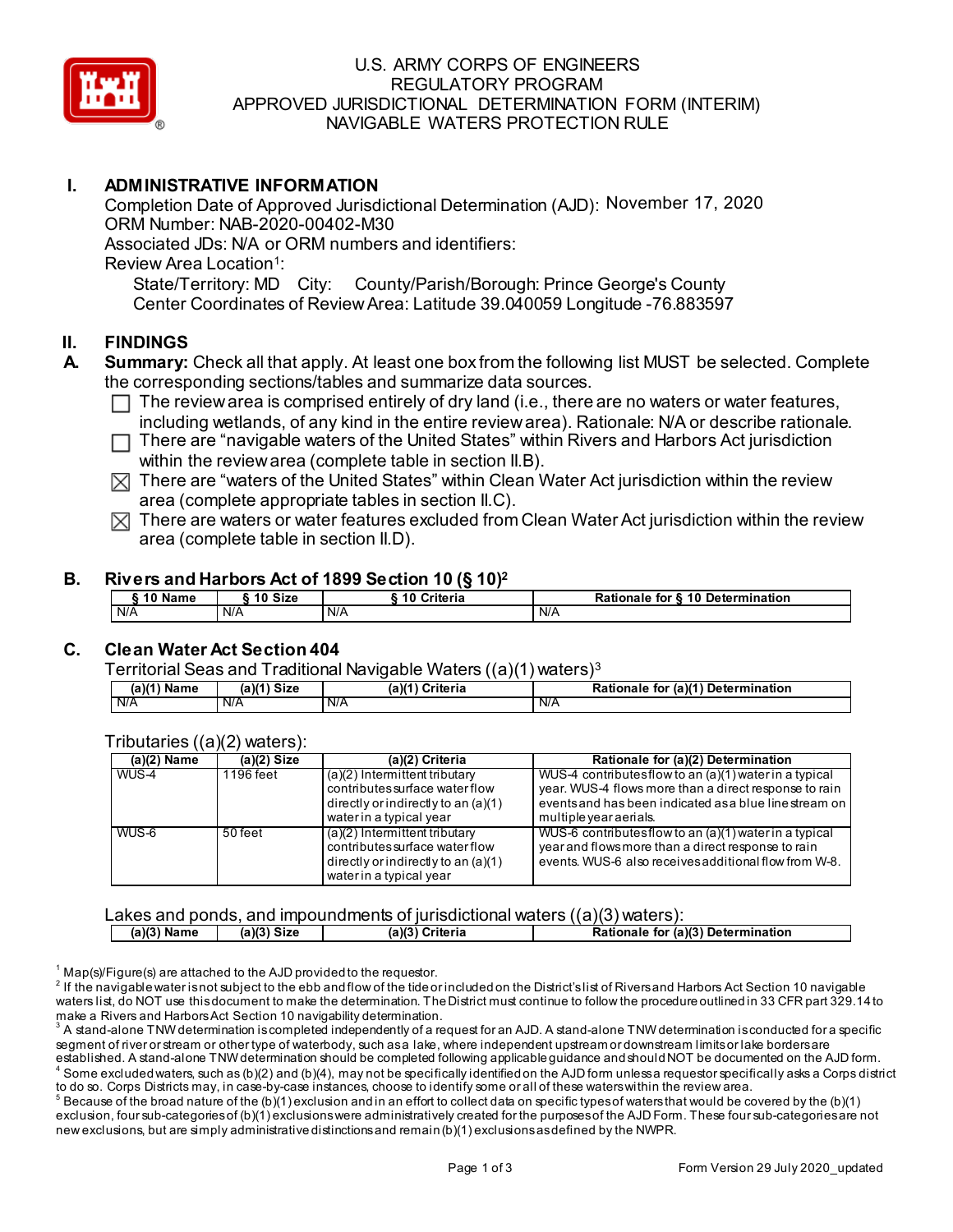

# U.S. ARMY CORPS OF ENGINEERS REGULATORY PROGRAM APPROVED JURISDICTIONAL DETERMINATION FORM (INTERIM) NAVIGABLE WATERS PROTECTION RULE

| N/A<br>. | N/A | N/A | N/A |
|----------|-----|-----|-----|

Adjacent wetlands ((a)(4) waters):

| $(a)(4)$ Name | (a)(4) Size  | (a)(4) Criteria                                                                                                                                                                                                               | Rationale for (a)(4) Determination                                                                                                               |
|---------------|--------------|-------------------------------------------------------------------------------------------------------------------------------------------------------------------------------------------------------------------------------|--------------------------------------------------------------------------------------------------------------------------------------------------|
| $W-4$         | $.95$ acres  | $(a)(4)$ Wetland abuts an $(a)(1)-(a)(3)$                                                                                                                                                                                     | W-4 has a direct hydrological connection to an $(a)(2)$                                                                                          |
|               |              | water                                                                                                                                                                                                                         | water that conveys surface water flow in a typical year.                                                                                         |
| $W-6$         | $0.46$ acres | (a)(4) Wetland separated from an                                                                                                                                                                                              | W-6 is an adjacent wetland that is separated from an                                                                                             |
|               |              | $(a)(1)-(a)(3)$ water only by an<br>artificial structure allowing a direct                                                                                                                                                    | $(a)(2)$ water by a manmade obstruction. W-6 flows into<br>a culvert which conveys surface water flow in a typical                               |
|               |              | hydrologic surface connection<br>between the wetland and the $(a)(1)$ -                                                                                                                                                       | year.                                                                                                                                            |
|               |              | $(a)(3)$ water in a typical year                                                                                                                                                                                              |                                                                                                                                                  |
| $W-7$         | $0.02$ acres | $(a)(4)$ Wetland abutsan $(a)(1)-(a)(3)$<br>water                                                                                                                                                                             | W-7 has a direct hydrological connection to WUS-4 an<br>(a)(2) tributary and conveys surface water flow in a<br>typical year.                    |
| $W-8$         | $0.05$ acres | (a)(4) Wetland separated from an<br>$(a)(1)-(a)(3)$ water only by an<br>artificial structure allowing a direct<br>hydrologic surface connection<br>between the wetland and the $(a)(1)$ -<br>$(a)(3)$ water in a typical year | W-8 is an adjacent wetland separated by a culvert that<br>conveys surface water flow in a typical year to WUS-6<br>which is an (a)(2) tributary. |

#### **D. Excluded Waters or Features**

Excluded waters  $((b)(1) - (b)(12))^4$ :

| <b>Exclusion Name   Exclusion Size  </b> |              | Exclusion $^{\circ}$          | <b>Rationale for Exclusion Determination</b>        |
|------------------------------------------|--------------|-------------------------------|-----------------------------------------------------|
| W-2                                      | $0.33$ acres | (b)(1) Non-adjacent wetland   | W-2 is an isolated wetland that does not have any   |
|                                          |              |                               | hydrological surface connection to an (a)(1) water. |
| $W-3$                                    | $0.4$ acres  | $(b)(1)$ Non-adjacent wetland | W-3 is an isolated wetland that does not have any   |
|                                          |              |                               | hydrological surface connection to an (a)(1) water. |

# **III. SUPPORTING INFORMATION**

- **A. Select/enter all resources** that were used to aid in this determination and attach data/maps to this document and/or references/citations in the administrative record, as appropriate.
	- **\_X\_** Information submitted by, or on behalf of, the applicant/consultant: *Wetland delineation report completed by Baltimore District Planning office for the Bureau of Engraving and Printing dated January 2020*

This information *is* sufficient for purposes of this AJD.

Rationale: *N/A or describe rationale for insufficiency (including partial insufficiency).* **\_\_\_** Data sheets prepared by the Corps:

- **\_X\_** Photographs:*Ground Level photographs taken during initial delineation.*
- **\_\_\_** Corps Site visit(s) conducted on: *Date(s).*
- **\_\_\_** Previous Jurisdictional Determinations (AJDs or PJDs): *ORM Number(s) and date(s).*
- **\_\_\_** Antecedent Precipitation Tool: *provide detailed discussion in Section III.B.*
- **\_X\_** USDA NRCS Soil Survey: *NRCS Online Soil Mapper.*

 $1$  Map(s)/Figure(s) are attached to the AJD provided to the requestor.

 $^2$  If the navigable water is not subject to the ebb and flow of the tide or included on the District's list of Rivers and Harbors Act Section 10 navigable waters list, do NOT use this document to make the determination. The District must continue to follow the procedure outlined in 33 CFR part 329.14 to make a Rivers and Harbors Act Section 10 navigability determination.

 $^{\rm 3}$  A stand-alone TNW determination is completed independently of a request for an AJD. A stand-alone TNW determination is conducted for a specific segment of river or stream or other type of waterbody, such as a lake, where independent upstream or downstream limits or lake borders are established. A stand-alone TNW determination should be completed following applicable guidance and should NOT be documented on the AJD form.

 $^4$  Some excluded waters, such as (b)(2) and (b)(4), may not be specifically identified on the AJD form unless a requestor specifically asks a Corps district to do so. Corps Districts may, in case-by-case instances, choose to identify some or all of these waters within the review area.

 $^5$  Because of the broad nature of the (b)(1) exclusion and in an effort to collect data on specific types of waters that would be covered by the (b)(1) exclusion, four sub-categories of (b)(1) exclusionswere administratively created for the purposes of the AJD Form. These four sub-categories are not new exclusions, but are simply administrative distinctions and remain (b)(1) exclusions as defined by the NWPR.